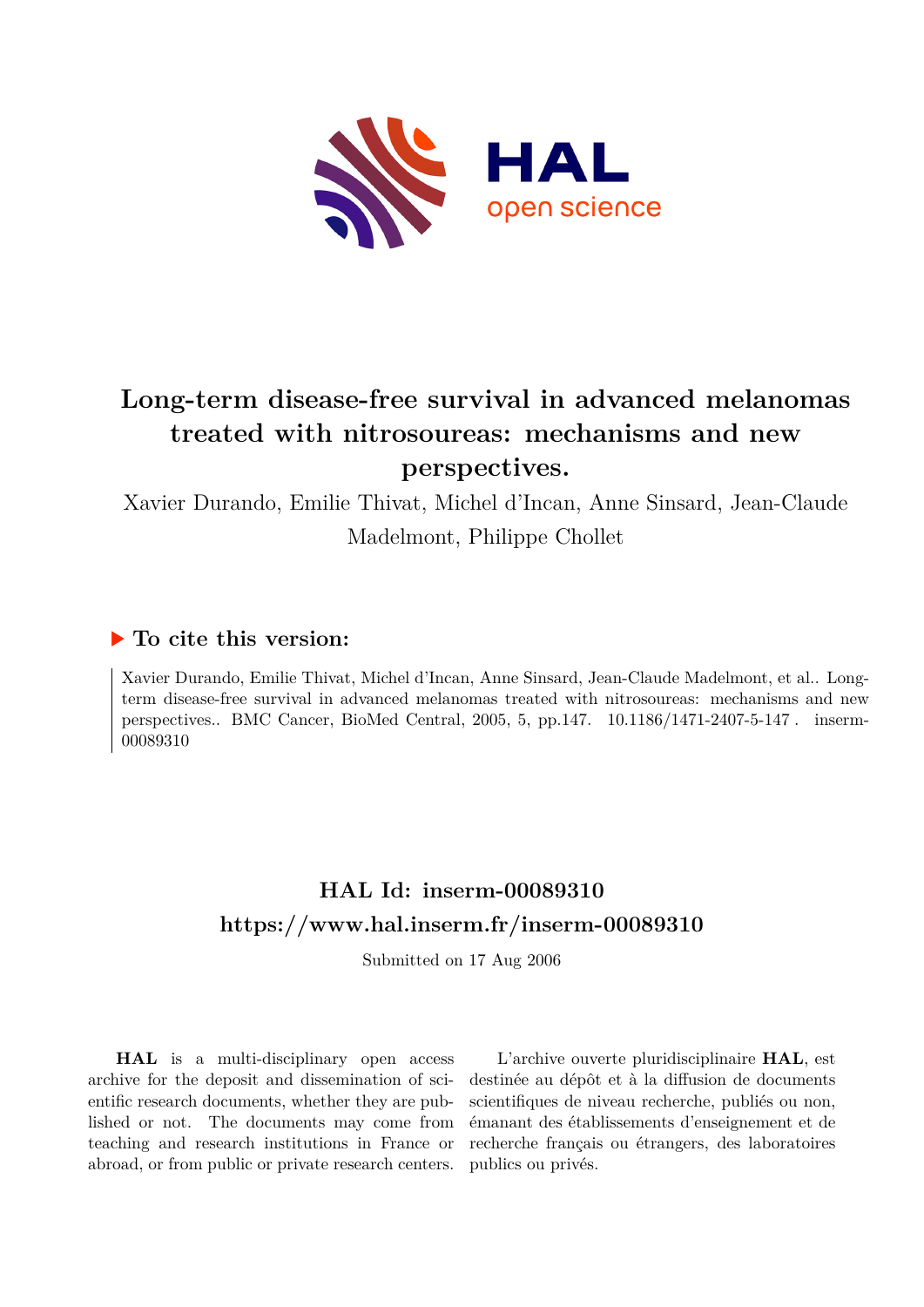## Case report **Case report** Case report **Case report** Case report Case report Case report Case report Case **[Open Access](http://www.biomedcentral.com/info/about/charter/)**

## **Long-term disease-free survival in advanced melanomas treated with nitrosoureas: mechanisms and new perspectives** Xavier Durando\*<sup>1</sup>, Emilie Thivat<sup>1</sup>, Michel D'Incan<sup>2</sup>, Anne Sinsard<sup>1</sup>, Jean-Claude Madelmont<sup>3</sup> and Philippe Chollet<sup>1</sup>

Address: <sup>1</sup>Medical Oncology Unit, Centre Jean Perrin, Clermont-Ferrand, France, <sup>2</sup>Dermatology Department, Hôtel-Dieu, Clermont-Ferrand, France and <sup>3</sup>INSERM U484, Clermont-Ferrand, France

Email: Xavier Durando\* - xavier.durando@cjp.fr; Emilie Thivat - recherche.clinique@cjp.fr; Michel D'Incan - mdincan@chu-clermontferrand.fr; Anne Sinsard - recherche.clinique@cjp.fr; Jean-Claude Madelmont - madelmont@inserm484.uccclermont1.fr; Philippe Chollet - philippe.chollet@cjp.fr

\* Corresponding author

Published: 15 November 2005

*BMC Cancer* 2005, **5**:147 doi:10.1186/1471-2407-5-147

Received: 17 December 2004 Accepted: 15 November 2005

[This article is available from: http://www.biomedcentral.com/1471-2407/5/147](http://www.biomedcentral.com/1471-2407/5/147)

© 2005 Durando et al; licensee BioMed Central Ltd.

This is an Open Access article distributed under the terms of the Creative Commons Attribution License [\(http://creativecommons.org/licenses/by/2.0\)](http://creativecommons.org/licenses/by/2.0), which permits unrestricted use, distribution, and reproduction in any medium, provided the original work is properly cited.

#### **Abstract**

**Background:** Median survival of metastatic malignant melanoma is 6.0 to 7.5 months, with a 5 year survival of ~6.0%. Although long-term complete remissions are rare, few reports describe cases after chemotherapy. Fifty-three patients with metastatic melanoma were treated with Cystemustine, a chloroethyl nitrosourea (CENU) (60 or 90 mg/m<sup>2</sup>).

**Case presentation:** We describe 5 cases, presenting with complete response with long-term disease-free survival of long-term remission of 14, 12, 9, 7 and 6 years after Cystemustine therapy alone.

**Conclusion:** Long-term survival has already been described in literature, but in all cases they have been obtained after chemotherapy associated with or followed by surgery. But despite these noteworthy and encouraging but also rare results, it appears essential to increase cystemustine efficiency.

#### **Background**

Melanoma has become an important public health issue because of its rising incidence in the Caucasian population. Even though, most cases are cured by surgery alone in the early stages of the disease, advanced melanoma has a poor prognosis. Therapeutic strategies of metastatic malignant melanoma are based on multiple treatment including chemotherapy (dacarbazine, platinum analogs, chloronitrosoureas (CENU), vinca alkaloïds or taxanes) and immunotherapy (interferon  $\alpha$ , interleukine 2), both as single agents or in association.

Median survival of metastatic malignant melanoma is 6.0 to 7.5 months, with a 5-year survival of approximately 6% [1]. Although long-term complete remissions are rare, some authors have reported cases after chemotherapy treatment [2-6].

Cystemustine {*N'*-(2-chloroethyl)-*N*- [2-(methyl sulphonyl)ethyl]-*N'*-nitrosourea} is a CENU derived from 2 chloro-ethylnitroso-carbamoylcysteamine (CCNC); it is synthesised in INSERM U484, Clermont-Ferrand [7]. This new compound has demonstrated an equivalent and often better chemotherapeutic index for solid tumours than other chloroethylating agents currently in use [8].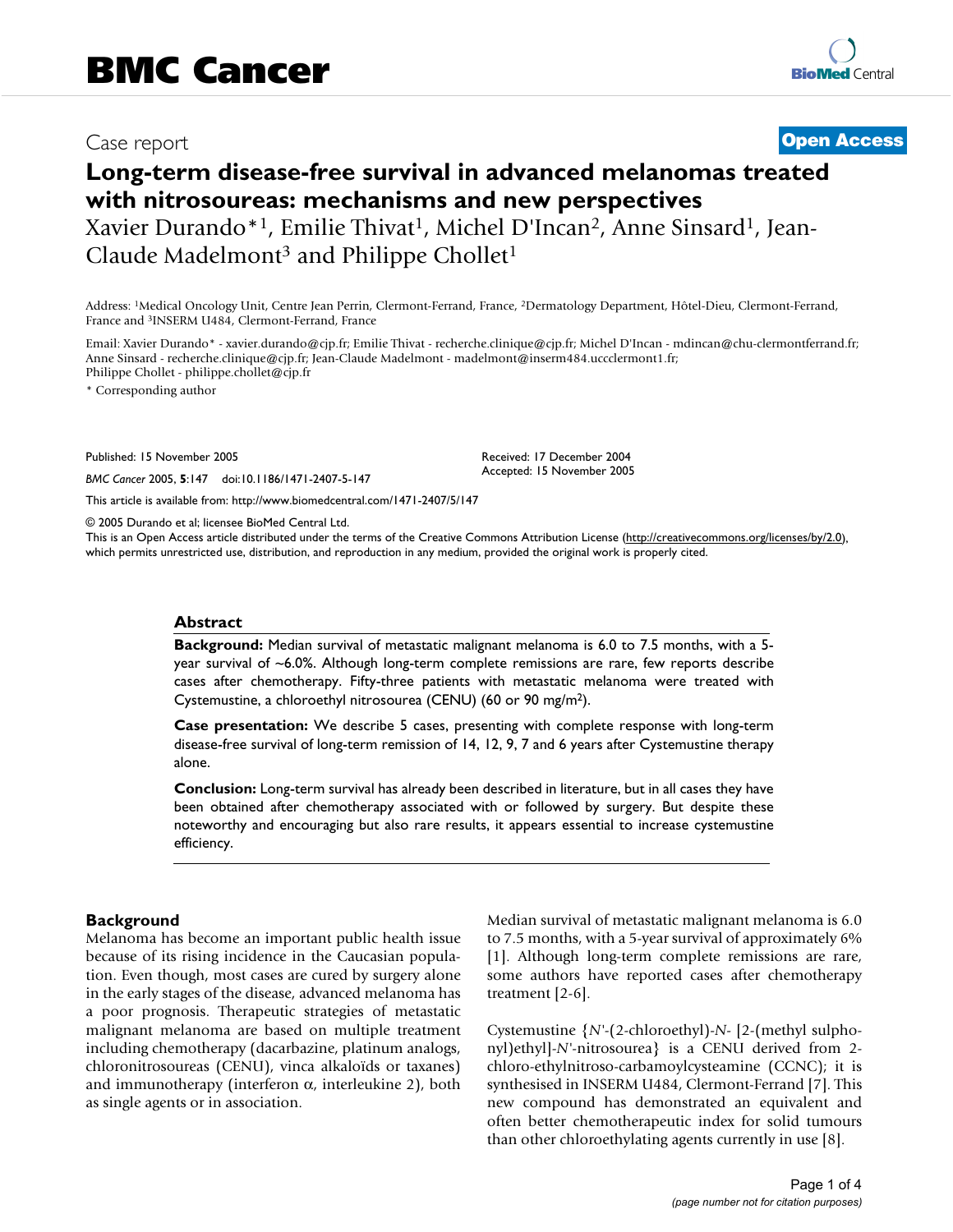#### **Table 1: Patient characteristics.**

| <b>Patient</b>                                                                                                                                                                    |                                            | $\mathbf{z}$                                                                                                                                                        | 3                                                                         | 4                                              | 5                                                        |
|-----------------------------------------------------------------------------------------------------------------------------------------------------------------------------------|--------------------------------------------|---------------------------------------------------------------------------------------------------------------------------------------------------------------------|---------------------------------------------------------------------------|------------------------------------------------|----------------------------------------------------------|
| <b>Patient age/disease</b><br>discovery (year)                                                                                                                                    | 55                                         | 33                                                                                                                                                                  | 63                                                                        | 44                                             | 43                                                       |
| Primary disease date                                                                                                                                                              | April 1981                                 | August 1985                                                                                                                                                         | January 1984                                                              | January 1997                                   | August 1993                                              |
| <b>Primary disease location</b>                                                                                                                                                   | Right ankle                                | Left calf                                                                                                                                                           | Left ankle                                                                | Left arm                                       | Left thorax                                              |
| Clarck index                                                                                                                                                                      | Ш                                          | v                                                                                                                                                                   | IV                                                                        | Ш                                              | Ш                                                        |
| First recurrence date                                                                                                                                                             | March 1988                                 | June 1986                                                                                                                                                           | April 1987                                                                | January 1997                                   | March 1998                                               |
| <b>Previous treatment for</b><br>advanced<br>disease (before<br>cystemustine)<br><b>Treatment start date</b><br>Custemustine dose (mg/m <sup>2</sup> )<br><b>Metastatic sites</b> | None<br>March 1988<br>90<br>Popliteal mass | Dacarbazine Vindesine<br>$(6$ cycles)<br>Dacarbazine Vinblastine<br>$(6$ cycles)<br>Dacarbazine Interferon $\alpha$ 2a<br>(6 cycles)<br>May 1990<br>60<br>Lung Bone | Interferon $\alpha$ 2a<br>Radiotherapy<br>August 1990<br>90<br>Lymph node | None<br>February 1997<br>90<br>Lymph node Sub- | Dacarbazine<br>(8 cycles)<br>Novembre 1998<br>60<br>Lung |
|                                                                                                                                                                                   | Lymph node                                 |                                                                                                                                                                     |                                                                           | cutaneous                                      |                                                          |
| <b>Treatment concomitant to</b><br><b>Cystemustine</b>                                                                                                                            | Surgery (March<br>1988)                    | None                                                                                                                                                                | None                                                                      | None                                           | None                                                     |
| <b>Recurrence of the disease</b>                                                                                                                                                  | None                                       | None                                                                                                                                                                | None                                                                      | None                                           | None                                                     |
| Date of death                                                                                                                                                                     | November 2000                              | Alive                                                                                                                                                               | <b>March 2000</b>                                                         | Alive                                          | Alive                                                    |
| Disease free survival (years)                                                                                                                                                     | 12                                         | 4                                                                                                                                                                   | 10                                                                        |                                                | 6                                                        |

We describe 5 cases treated with Cystemustine (60 or 90 mg/m<sup>2</sup>) for metastatic melanoma showing complete responses with long-term survival (survival time 24 months or longer).

#### **Case Presentation**

A series of 53 patients has been treated with Cystemustine administered as a 15 min iv infusion every 2 weeks. 30 patients were included in a phase II national and multicentric study, whereas other 23 patients received a Cystemustine compassionate treatment.

In the phase II study, patients provided written informed consent after they were informed about the objectives of the study. The protocol designs and relative modifications were fully approved by the ethic committee. The patients received Cystemustine 60 or 90 mg/m<sup>2</sup>. The median number of Cystemustine cycles was 3 (range, 2 to 7 cycles). 28 out of 30 patients were assessed for disease response (2 patients were included without measurable disease according to World Health Organisation (WHO) criteria. The overall response rate was 17.9%, with 3 complete responses and 2 partial responses. Two patients showing complete response had been treated with Cystemustine 90 mg/m<sup>2</sup>, the third patient received Cystemustine 60 mg/m<sup>2</sup>.

Patients given "compassionate treatment" received 60  $mg/m<sup>2</sup>$  of Cystemustine. The median number of Cystemustine cycles was 3 (range, 1 to 27 cycles). Among these 23 patients, 15 were assessed for disease response (i.e. patients with measurable disease according to WHO criteria). Four complete and two partial responses were observed. All patients were treated with Cystemustine 60  $mg/m<sup>2</sup>$ .

Among these 53 patients, 5 complete responses with longterm survival occurred. In 4 cases, complete responses were obtained after Cystemustine treatment alone, whereas, for the fifth patient, one of the metastatic lesions was excised at the early beginning of the treatment. The characteristics of these 5 patients are summarised in the "patient characteristics" table 1.

**Patient 1** was a 55 year woman presented with a level III Clark right ankle malignant melanoma excised on April 1981. In 1988, she displayed an inoperable popliteal mass associated with a large right inguinal adenopathy. Between March and August 1988, she received 13 cycles of Cystemustine 90 mg/m<sup>2</sup>. CR was documented by clinical and echographic exams in August 1988. The main toxicities of treatment were nausea, vomiting and thrombopenia. These last ones have led to dose reduction and treatment delay. This patient died of stroke on November 2000 without any recurrence of the disease.

**Patient 2** was a 33 year woman presented with a level IV Clark left calf malignant melanoma excised on August 1985. Between 1986 and 1990, several relapse of melanoma were diagnosed. The patient has been successively treated with vindesine/dacarbazine, vindesine/ dacarbazine, and dacarbazine/interferon α. Hormono-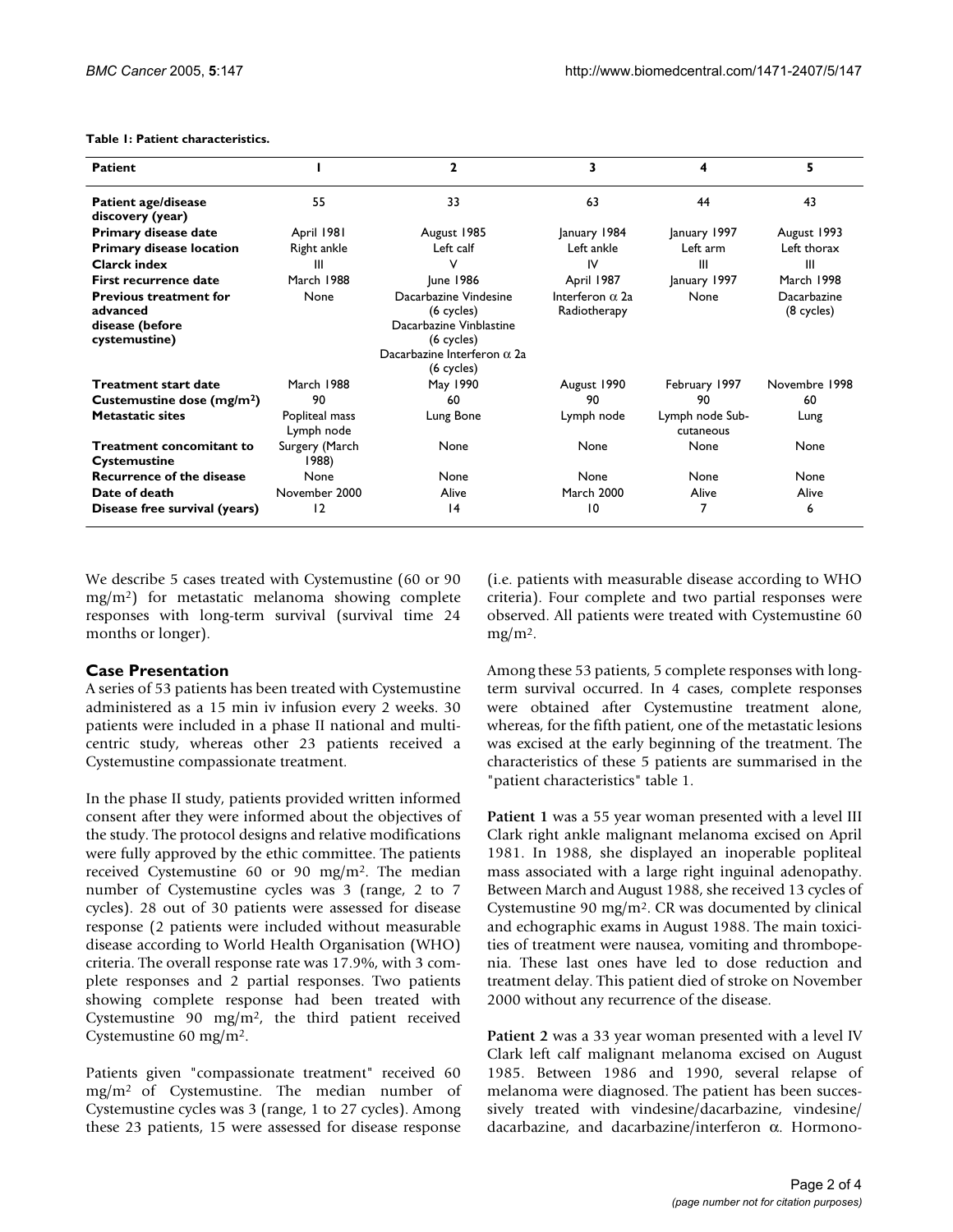therapy with tamoxifene was then introduced with close clinical follow-up. In 1990, she presented with right tibiae metastasis and two pulmonary lesions. Treatment with Cystemustine 60 mg/m<sup>2</sup>was introduced for 18 cycles. After 6 cycles, complete regression of pulmonary lesions was observed, but bone lesions were always present in spite of a significant improvement. Tumour assessment after 17 cycles revealed CR to treatment. The main toxicity was haematological, with neutropenia and thrombopenia, that necessitated course delay and dose reduction.

**Patient 3** was a 63 year woman presenting with Clark level IV malignant melanoma on left ankle, excised in January 1984. Three years later, tumour recurrence was diagnosed on the left calf. An adjuvant treatment with interferon was introduced (but interrupted after the first infusion because of an allergic reaction), followed by  $3 \times 18$  Gy cycles of radiotherapy in June 1987. In August 1988, a node was detected at the lower part of the left popliteal pit, and was excised in December 1988. In September 1990, supra-clavicular and lombo-aortic nodes were detected. The patient received 11 cycles of Cystemustine 90 mg/m2, and a CR was obtained after 8 cycles. Haematological toxicities occurred with severe thrombopenia, leading to course delays and platelet transfusion after the 8<sup>th</sup> infusion. Except for the haematological toxicity, treatment was well tolerated. However, a systematic exploration of respiratory function in January 2000 showed a severe hypoxia and confirmed the diminution of carbon monoxide capacity found 5 years earlier.

In July 1998, myelodisplasic syndrome was diagnosed. She died in March 2000 during severe aplasia, nevertheless her meanoma was still in complete remission for 9 years and a month.

**Patient 4** was a 44 year male presenting Clark level III malignant melanoma located on left arm. Tumour excision was performed on January 1997 and completed with a node dissection. One node of 11 removed was metastatic. Imaging assessment found also a superficial 2 cm left axillary node as well as 2 – 3 infracentimetric metastatic subcutaneous nodes in the chest wall. The patient received 6 cycles of Cystemustine 90 mg/m<sup>2</sup>. Target size decreased after 2 cycles, and the patient was CR at the end of treatment. No relevant toxicity was reported, except an episode of febrile aplasia after the 6<sup>th</sup> cycle leading to red blood cells and platelets transfusion.

**Patient 5** was a 43 year male presenting with a Clark level III cutaneous thoracic melanoma lesion excised on August 1993. Surgery was completed by a wide local excision margin of 3 cm of the scar. Disease assessment imaging revealed no metastasis. The patient was then followed every 3 months.

Several pulmonary node metastasis were found in March 1998. The patient received 8 cycles of dacarbazine, and because of new disease progression, he received six cycles of Cystemustine 60 mg/m<sup>2</sup>every 2 weeks. The patient was considered in complete remission after 2 cycles of Cystemustine. No significant toxicity was reported during the treatment.

Among these five patients, three remain in long-term remission for 14, 7 and 6 years after Cystemustine monotherapy. Of the other 2 patients, one (patient 1) died from a stroke after a 12 years survival without disease recurrence. The second (patient 3) presented with a myelodysplastic syndrome treated with cytarabine. This patient died in March 2000 from severe aplasia, and at this time her melanoma was still in complete remission after 9 years.

### **Conclusion**

Although some reports had already described long-term survival in patients with metastatic melanoma treated with chemotherapy, most of these results were observed for patients treated with chemotherapy in association, or with chemotherapy alone followed by surgery. In a phase III study, 580 patients were treated with dacarbazine (Deticene®) alone or in association with carmustine, lomustine, vincristine or an hydroxyurea. Hill *et al*. [2] reported 8 patients, with complete response who survived 6 years after the treatment. Ahmann *et al*. [9] gave results for 15 clinical studies. Among the 503 patients, 6 presented with complete response and long term survival of seven years or longer. Four patients have been treated with a semustine based regimen, one with a combination of vinblastine, bleomycin and cisplatin, and the last one with dianthydrogalacticol.

Petit *et al*. [5] described 5 out of 160 patients who went into long-term remission 7 years after fotemustine chemotherapy followed by surgery. In Samuel *et al*. [6], 40 patients with symptomatic metastatic melanoma were treated with procarbazine, vincristine and lomustine (POC). Among them, two remained in complete remission at 6 and 6.5 years. Berd *et al*. [3] treated 147 patients with a combination of carmustine, dacarbazine and cisplatin. Among the 17 complete response, 7 patients presented with long-term survival (19 to 82 months).

Coates *et al*. also described the case of 8 patients who remain in long-term remission 4 to 15 years after chemotherapy for visceral metastatic melanoma among some 1100 patients with visceral melanoma who have received chemotherapy, almost always with single agent dacarbazine or a nitrosourea treatments. For these patients, the mechanism remains uncertain, but the author suggested